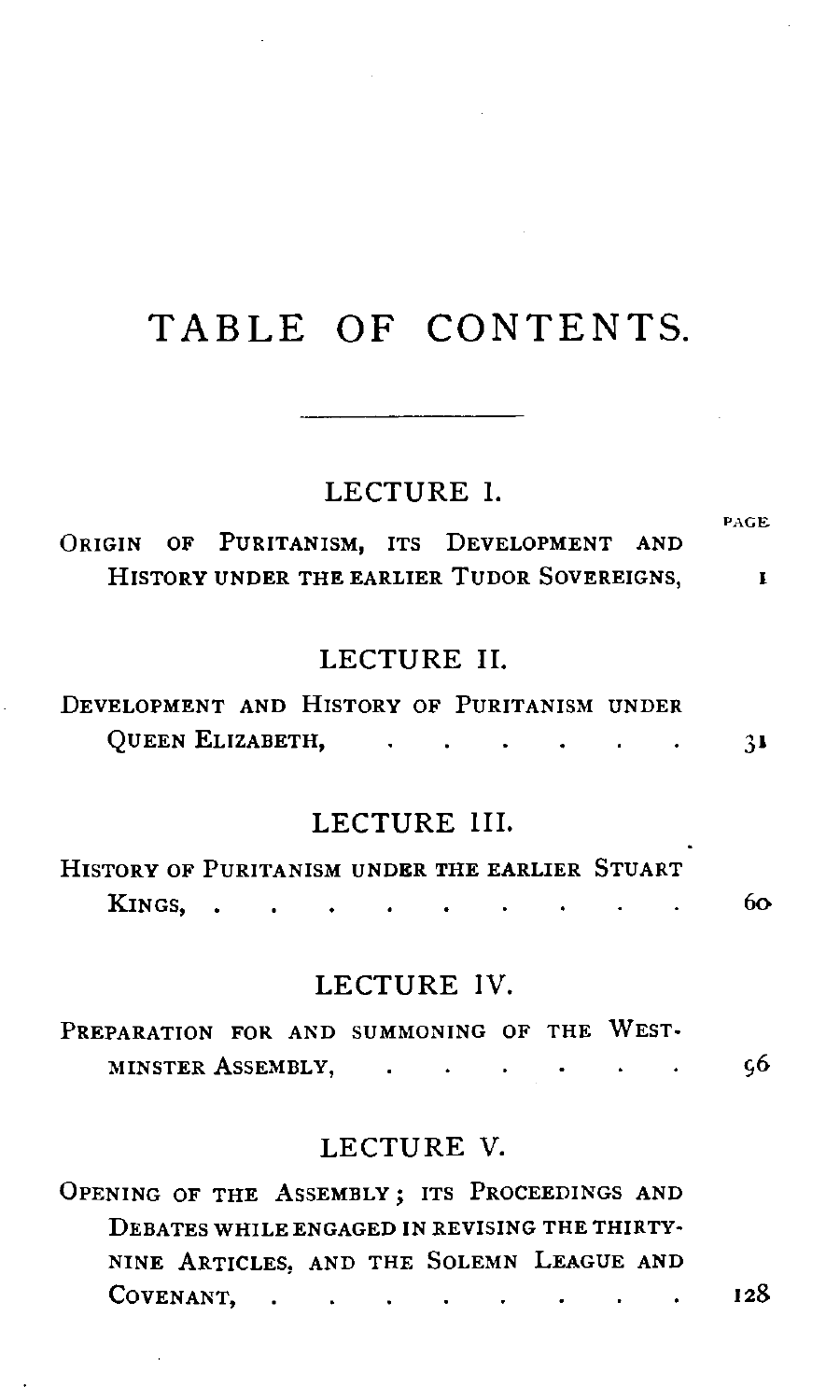## Table of Contents.

#### LECTURE VI.

ARRIVAL OF THE SCOTTISH COMMISSIONERS, TAKING OF THE SOLEMN LEAGUE AND COVENANT, CON-SEQUENT EXTRISION OF THE COMMISSION OF THE ASSEMBLY, DEBATES ON THE OFFICE-BEARERS AND COURTS OF THE CHURCH. 169  $\mathbf{r}$  $\mathbf{r}$ 

## LECTURE VII.

THE DIRECTORY FOR THE PUBLIC WORSHIP OF GOD. AND PROCEEDINGS OF THE ASSEMBLY AND PARLIA-MENT THEREUPON, . . . . .

#### LECTURE VIII.

TREATISES ON CHURCH GOVERNMENT, CHURCH CENSURES, AND ORDINATION OF MINISTERS..  $\sim$ 246

#### LECTURE IX

DEBATES ON THE AUTONOMY OF THE CHURCH, THE SOLE SUPREMACY OF ITS DIVINE HEAD, AND THE RIGHT OF ITS OFFICE-BEARERS UNDER HIM TO GUARD ITS PURITY AND ADMINISTER ITS DIS-CIPLINE: QUERIES ON jus divinum OF CHURCH GOVERNMENT, . . . . .

#### LECTURE X.

THE ASSEMBLY'S CONFESSION OF FAITH OR ARTICLES OF CHRISTIAN RELIGION: PART I. INTRODUCTORY HISTORY OF DOCTRINE, AND DETAILED ACCOUNT OF THE PREPARATION OF THE CONFESSION, .  $\ddot{\phantom{a}}$ 

xxii

325

26q

**PAGE** 

212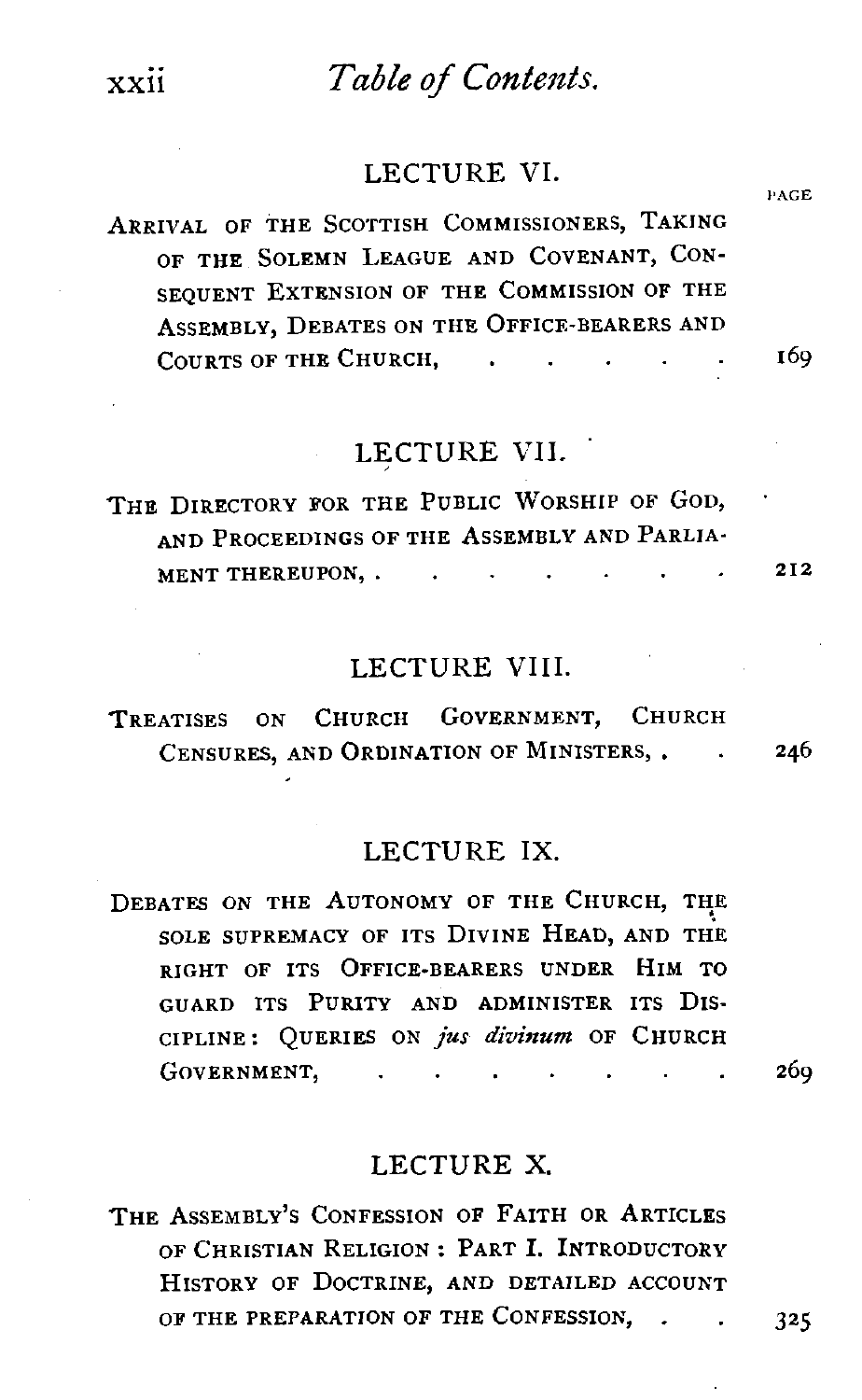## *Table* **of** *Contents.* xxiii

**PAGE** 

## LECTURE XI.

| THE ASSEMBLY'S CONFESSION OF FAITH OR ARTICLES |       |
|------------------------------------------------|-------|
| OF CHRISTIAN RELIGION: PART II. ITS SOURCES    |       |
| AND TYPE OF DOCTRINE: ANSWERS TO OBJECTIONS    |       |
| BROUGHT AGAINST IT,                            | - 370 |

#### LECTURE XII.

### LECTURE XIII.

CONCLUSION AND RESULTS OF THE ASSEMBLY. . . **<sup>442</sup>**

### APPENDIX.

| NOTE A, PURITANS AND PURITANISM,                 |                                   |                          |        |  | 477 |
|--------------------------------------------------|-----------------------------------|--------------------------|--------|--|-----|
| NOTE B, TRAVERS AND HOOKER,                      |                                   | $\overline{\phantom{a}}$ |        |  | 479 |
| NOTE C, MILLENARY PETITION AND CONFERENCE ON IT, |                                   |                          |        |  | 481 |
| NOTE D, THE PILGRIM FATHERS, .                   |                                   |                          |        |  | 483 |
| NOTE E, LAUD AND THE SCOTS,                      |                                   |                          |        |  | 484 |
| NOTE F. THE IRISH MASSACRES,                     |                                   | $\sim$                   |        |  | 485 |
| NOTE ADDITIONAL, DESCRIPTION OF ASSEMBLY, .      |                                   |                          |        |  | 486 |
| NOTE G. PRESBYTER THEORY OF ELDERSHIP,           |                                   |                          |        |  | 487 |
| NOTE H, POWER OF MAGISTRATE circa sacra,         |                                   |                          |        |  | 490 |
| NOTE I, LIBERTY OF CONSCIENCE AND TOLERATION,    |                                   |                          |        |  | 49I |
| NOTE K, ACTS OF ASSEMBLY, 1645 AND 1647,         |                                   |                          |        |  | 496 |
| NOTE M (I), CALVIN AND THE ENGLISH REFORMERS,    |                                   |                          |        |  | 497 |
| NOTE M (2), EDWARDIAN ARTICLES ON SACRAMENTS, .  |                                   |                          |        |  | 503 |
| NOTE ADDITIONAL, VERSES ON MEMBERS OF ASSEMBLY,  |                                   |                          |        |  | 505 |
| NOTE N, BALL ON THE COVENANTS,                   |                                   |                          | $\sim$ |  | 506 |
| NOTE ADDITIONAL, MILTON'S RELATION TO CALVINISM, |                                   |                          |        |  | 507 |
| Do.,                                             | EARLY EDITIONS OF THE CONFESSION, |                          |        |  | 508 |
| Do.,                                             | SUBSCRIPTION OF THE CONFESSION,   |                          |        |  | 511 |
|                                                  |                                   |                          |        |  |     |